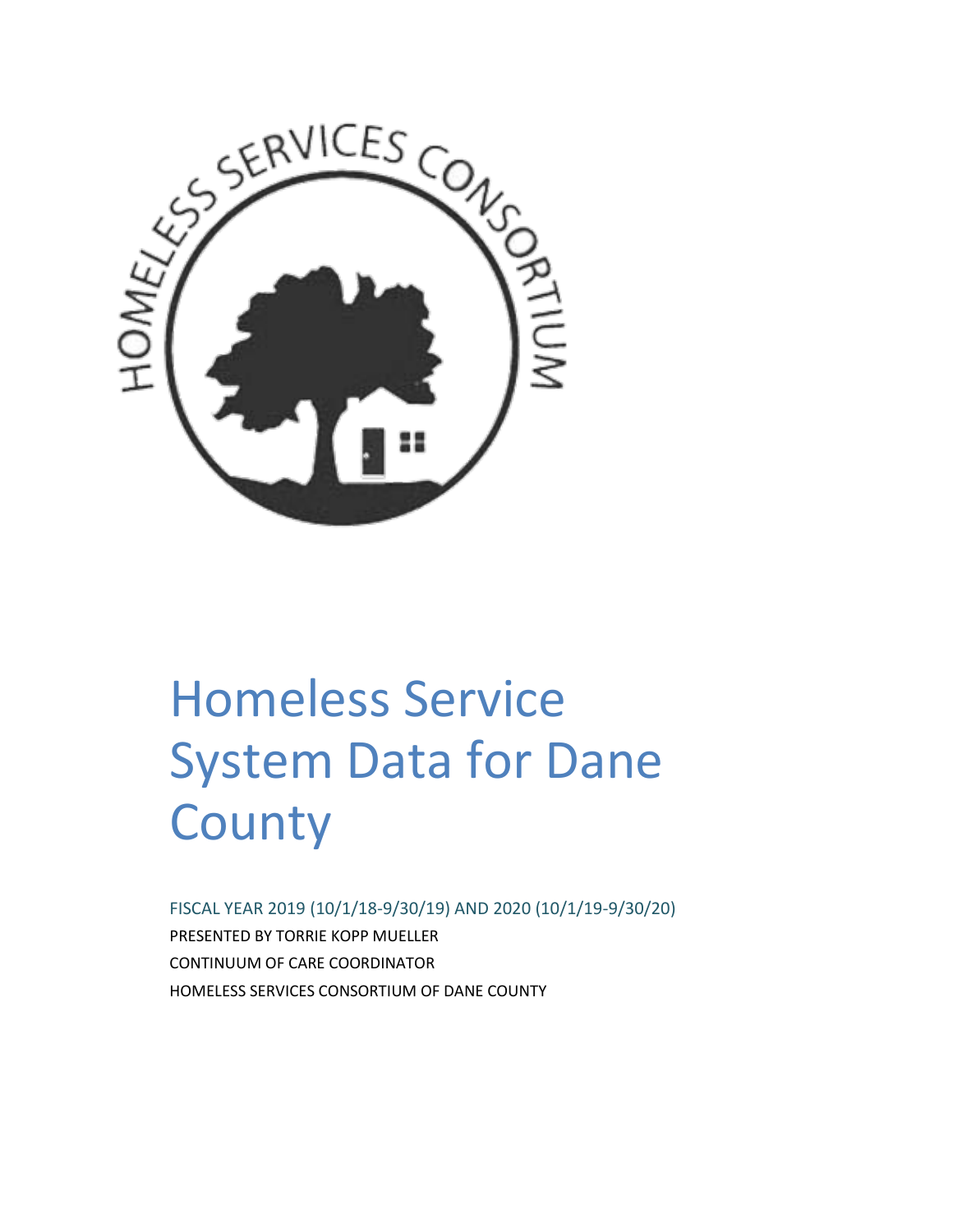# **Table of Contents**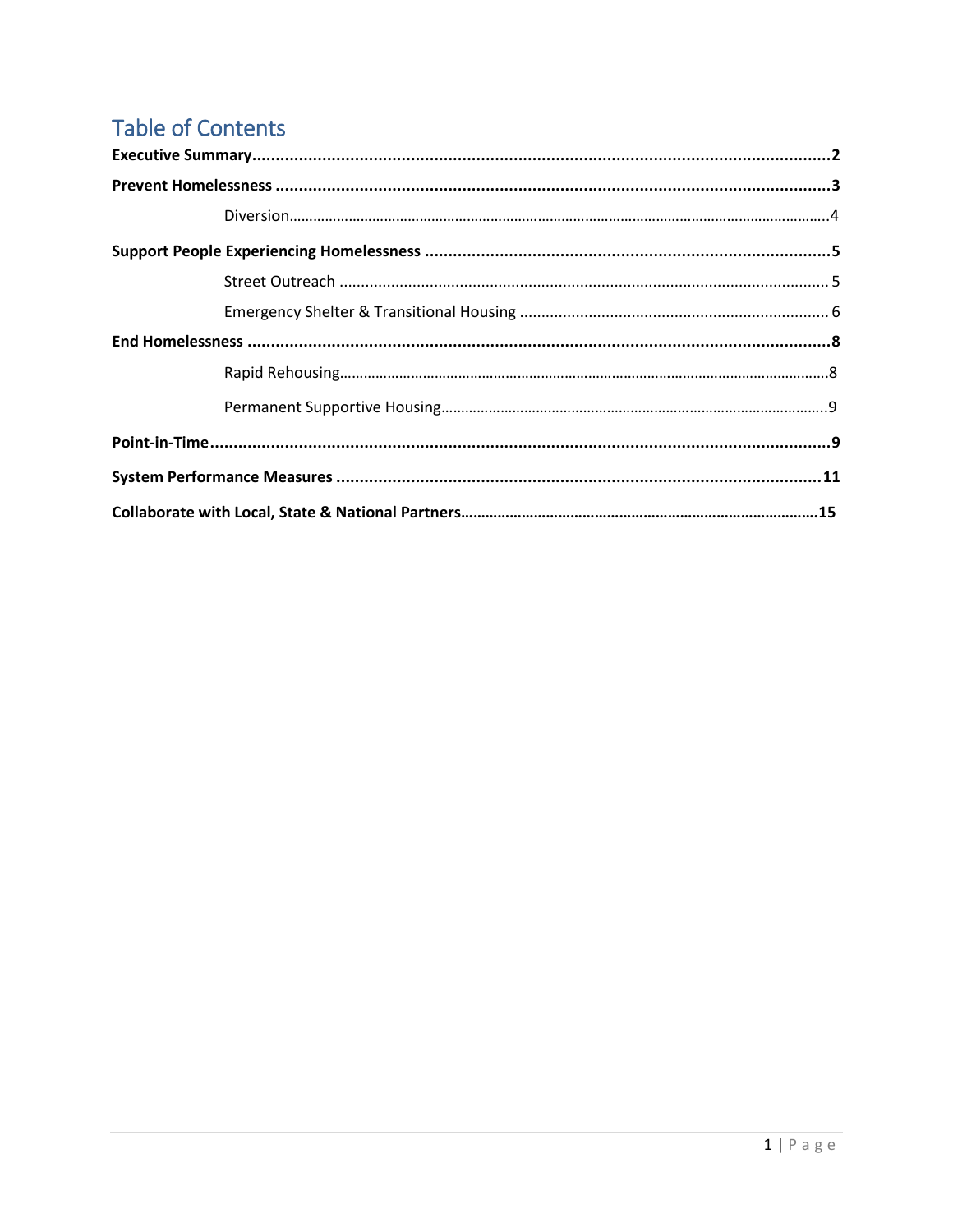# Executive Summary

Homelessness is a complex social and humanitarian issue. While the realities of potentially becoming homeless are unique to each individual, systematic, economic, health and societal influences contribute to the rate of homelessness in Dane County. In this reporting period, the COVID-19 pandemic added an unprecedented public health challenge that significantly impacted homelessness. The pandemic posed unique risks for people experiencing homelessness, with limited access to preventative measures, such as handwashing, home isolation, avoiding high touch surfaces, and rapid access to health care<sup>1</sup>. The pandemic also limited individuals in securing other safe temporary options outside of emergency shelters, such as with family and friends. Together with the lack of deeply affordable and attainable housing, stagnant wages, temporarily decreased employment options, job loss and reduction in household incomes, more residents have been at risk of becoming homeless.

The Dane County Continuum of Care (COC) social service networks have endured significant modifications, increased costs and limitations to services offered during this reporting period. They continue to work together to make homelessness rare, brief and non-recurring experience by having a systematic response in place.

The CoC's Vision Statement, as adopted in the 2016 Community Plan to Prevent and End Homelessness in Dane County, states: All households in Dane County should have the opportunity to secure and maintain safe, stable and affordable housing. Our community will achieve that through the following four goals:

- I. Prevent Homelessness
- II. Support People Experiencing Homelessness
- III. End Homelessness

 $\overline{\phantom{a}}$ 

IV. Collaborate with Local, State and National Partners

The Fiscal Year (FY) 2019 & 2020 annual report on homeless services presents data that is entered into the Homeless Management Information System (HMIS). HMIS collects real-time data from agencies that operate nearly all of the homeless programs in Dane County. The CoC's annual report, and data contained within it, are submitted to the Department of Housing and Urban Development (HUD). The report has been revised to coincide with changes in HUD's reporting requirements and to align with its October 1 –September 30 fiscal year.

It is important to note that this report does not contain information about all homeless persons in the community. For example, it does not capture data about persons who are served solely by the small number of agencies or programs that don't utilize HMIS – such as Domestic Abuse Intervention Services (DAIS), St. Vincent de Paul (Port St. Vincent de Paul & St. Elizabeth Ann Seton House) and those receiving HUD Section 8 vouchers through Veterans Affairs Supportive Housing (HUD-VASH) – or by faith communities or grassroots organizations. Nor does the report include information about those who lack

<sup>1</sup> https://nlihc.org/coronavirus-and-housing-homelessness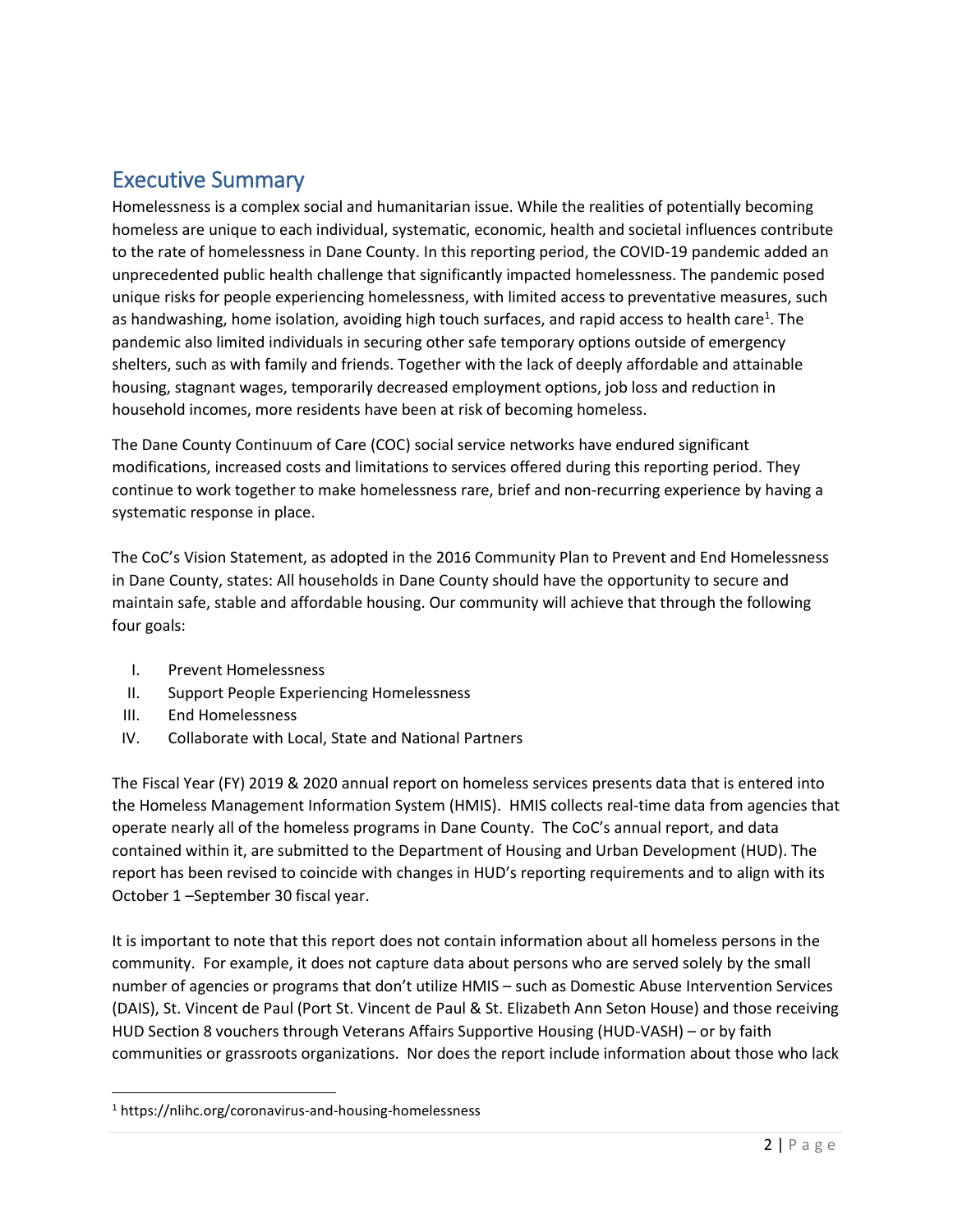stable housing but might be living with friends or family, self-paying in hotels or staying in a place not meant for human habitation and not interacting with service providers utilizing HMIS.

# Prevent Homelessness

## **Homeless Prevention**

Homeless prevention assistance includes rental assistance and housing relocation and stabilization services necessary to prevent an individual or family from seeking emergency shelter, or being forced to live on the streets, or a place not meant for human habitation. This assistance can take the form of direct financial aid or other services. Local providers include:

Providers of financial assistance:

- Briarpatch Youth Services
- Tenant Resource Center
- Porchlight: DIGS Program
- Community Action Coalition
- United Way of Dane County
- YWCA Madison

Providers of services, legal advocacy and mediation:

- Briarpatch Youth Services
- Legal Action of Wisconsin
- Tenant Resource Center

The following graph presents historical data (by calendar year) describing the number receiving Homeless Prevention Programming.

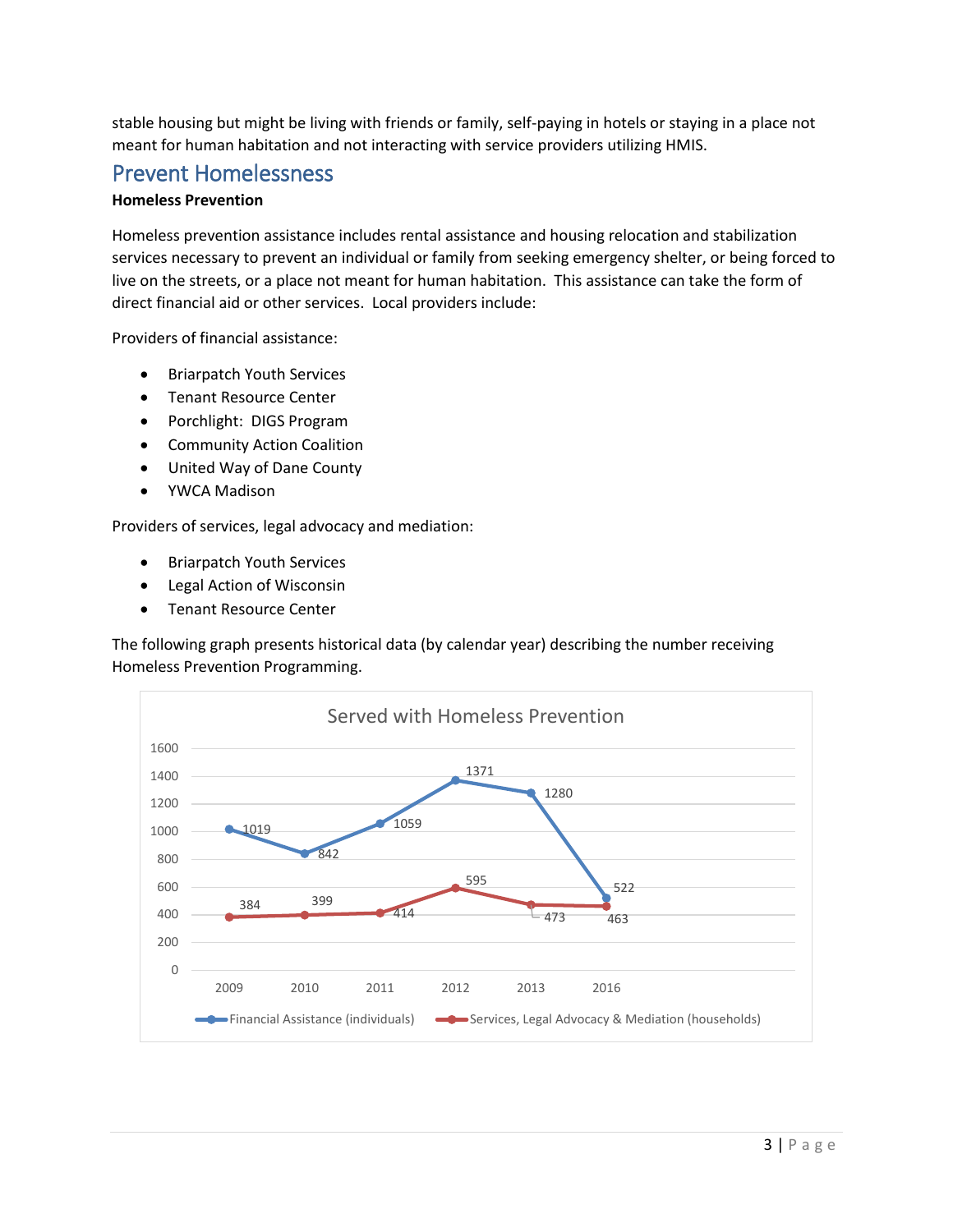The table below provides data on the households served by Homeless Prevention programs in FY 2019 & 2020.



## **Diversion**

 $\overline{\phantom{a}}$ 

Diversion<sup>2</sup> is a strategy that prevents homelessness for people seeking shelter by helping them identify immediate alternate housing arrangements and, if necessary, connecting them with services and financial assistance to help them return to permanent housing. Diversion specialists connect with people as they are requesting shelter or within 7-10 days of shelter entry. Diversion is not about keeping people out of the shelter system. It is about supporting self-resolution and should always be safe and appropriate according to the participant. Diversion services may include: short term case management; limited financial assistance; conflict mediation/ connection to mainstream services/benefits; and housing search.

In 2017, the CoC embraced Diversion as a strategy to prevent homelessness. At this time, families and single women are the only populations who receive diversion services as documented in HMIS. The Salvation Army is the sole provider of these services. Future reports will have diversion data.

<sup>&</sup>lt;sup>2</sup> Diversion section taken from: National Alliance to End Homelessness, "Closing the Front Door: Creating a Successful Diversion Program for Homeless Families"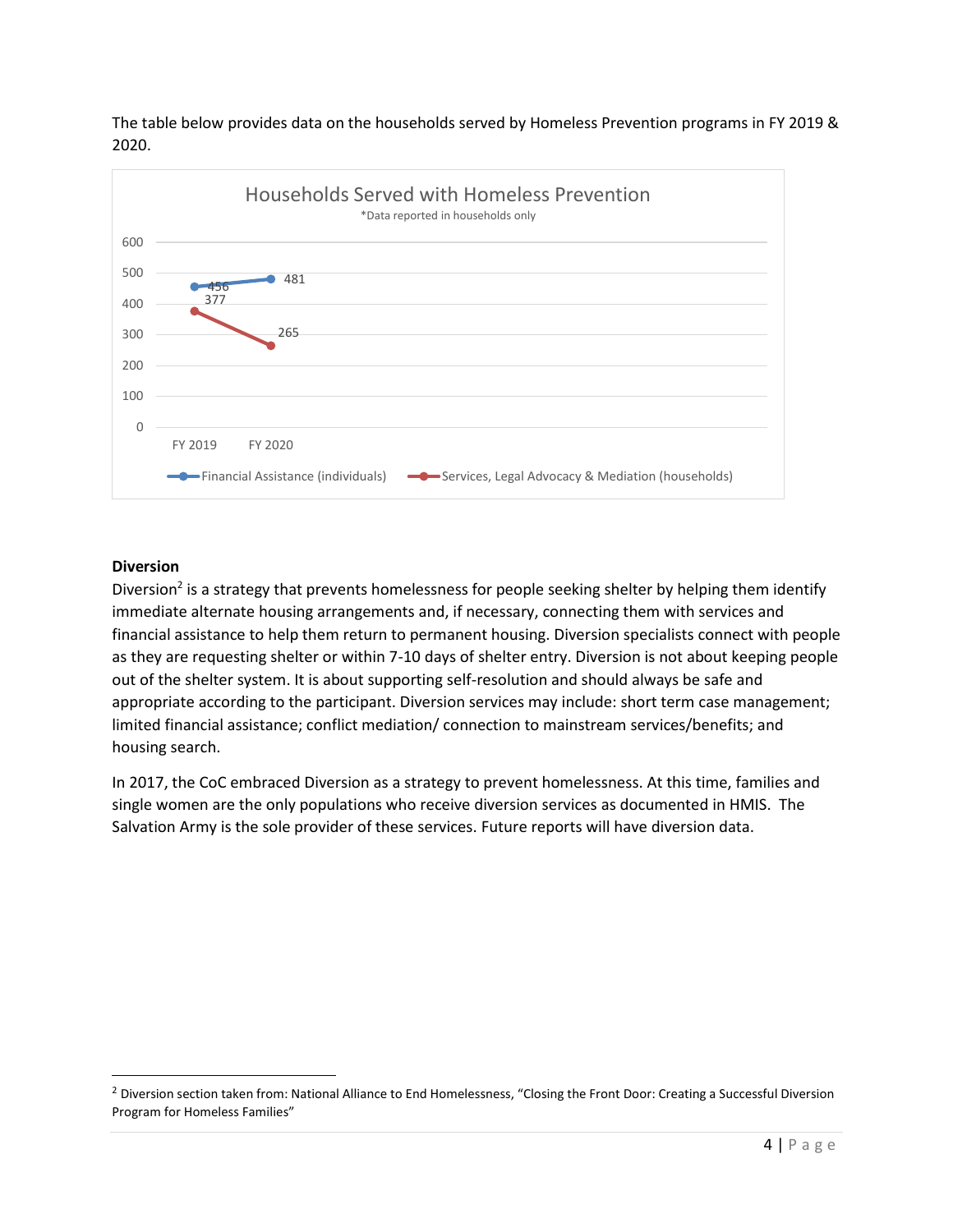# Support People Experiencing Homelessness

## **Street Outreach**

Street outreach workers engage with people experiencing unsheltered homelessness in order to connect them with emergency shelter, housing, or other critical services. Street outreach services are provided in non-facility-based settings for people experiencing unsheltered homelessness who are unwilling or unable to access emergency shelter, housing or an appropriate health facility. Local providers of these services include:

- Briarpatch
- Catalyst for Change
- Kabba Recovery Services
- MachOneHealth
- First United Methodist Church
- Porchlight
- Tellurian
- Sankofa Behavioral and Community Health
- Tellurian
- Urban Triage
- Veterans Medical Center Homeless Program\*
- Friends of the State Street Family\*
- Meriter HEALTH Outreach Program\*
- Connecting the Dots\*

\*Data is not entered into HMIS so not included in the figures below.

The following graph shows historical data (by calendar year) regarding the number of people served by Street Outreach.

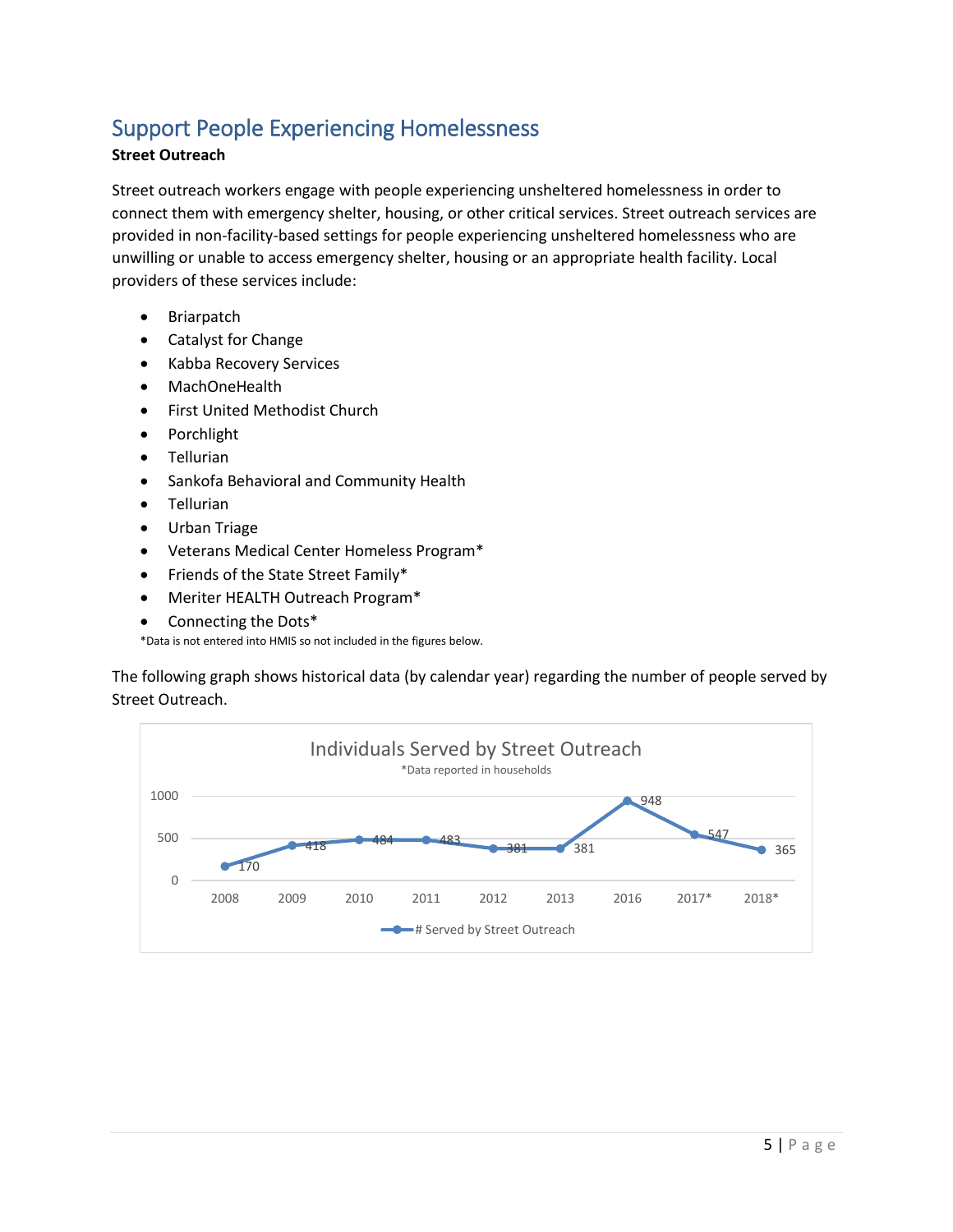



## **Emergency Shelter and Transitional Housing**

The purpose of emergency shelter is to provide temporary shelter for people experiencing homelessness. Current Emergency Shelter providers included in the data are:

- Briarpatch: Youth Shelter
- Porchlight Inc.: Men's Shelter
- The Salvation Army: Women's Shelter and Family Shelter
- YWCA Madison: Family Shelter
- Sankofa Educational Leadership United: Family and Single's Shelter
- Vulnerable Population Hotels

Transitional Housing (TH) facilitates the movement of homeless individuals and families to permanent housing within 24 months of entering TH. Programs provide safe, affordable housing that meets participants' needs. Current, Transitional Housing providers included in the data are:

- Briarpatch: Transitional Living Program
- Porchlight Inc: VA Grant Per Diem: Spring Street
- The Road Home: Second Chance Apartment Project
- The Salvation Army: Holly House

Starting with the FY2018 report, HUD has combined the demographics for people served in emergency shelter and transitional housing. For HUD purposes, households in Transitional Housing projects are considered to be experiencing homelessness.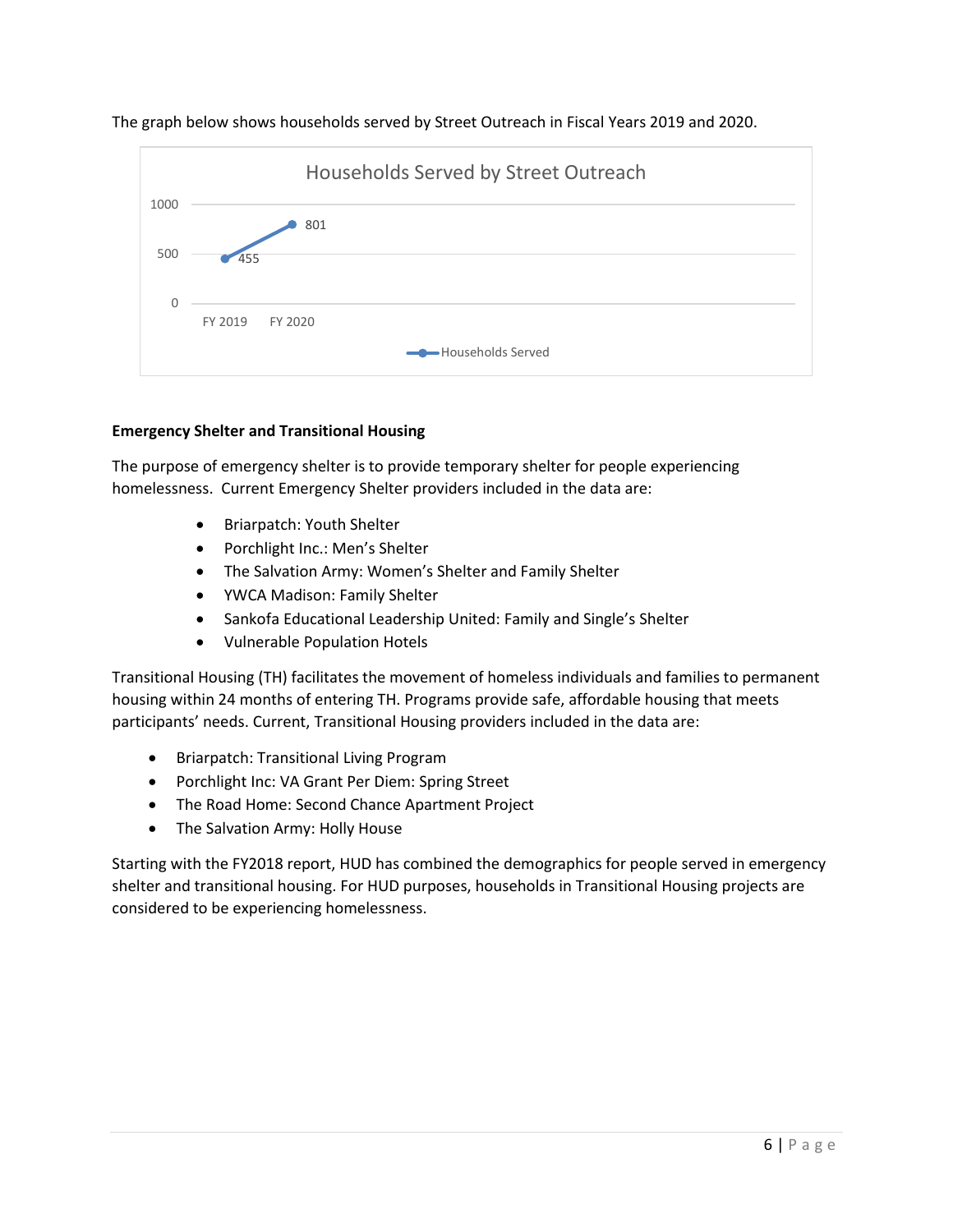

# End Homelessness

## **Rapid Rehousing**

Rapid Rehousing is an intervention designed to help individuals and families exit homelessness as quickly as possible, return to permanent housing, and achieve stability in that housing. Rapid rehousing assistance is offered without preconditions (such as employment, income, absence of criminal record or sobriety) and the resources and services provided are tailored to the unique needs of the household. The core components of a rapid rehousing program are housing identification and relocation, shortand/or medium-term rental assistance and move-in (financial) assistance, and case management and housing stabilization services. Typically, this intervention is offered to households for up to 24 months.

Rapid rehousing providers included in the data are:

- Community Action Coalition: Supportive Services for Veteran Families (SSVF)
- Lutheran Social Services: Rapid Rehousing
- **•** Tenant Resource Center: Rapid Rehousing
- The Road Home: Rapid Rehousing for Families
- The Salvation Army: DAWNS and RISE
- Sankofa Educational Leadership United: Rapid Rehousing
- United Way of Dane County: Rapid Rehousing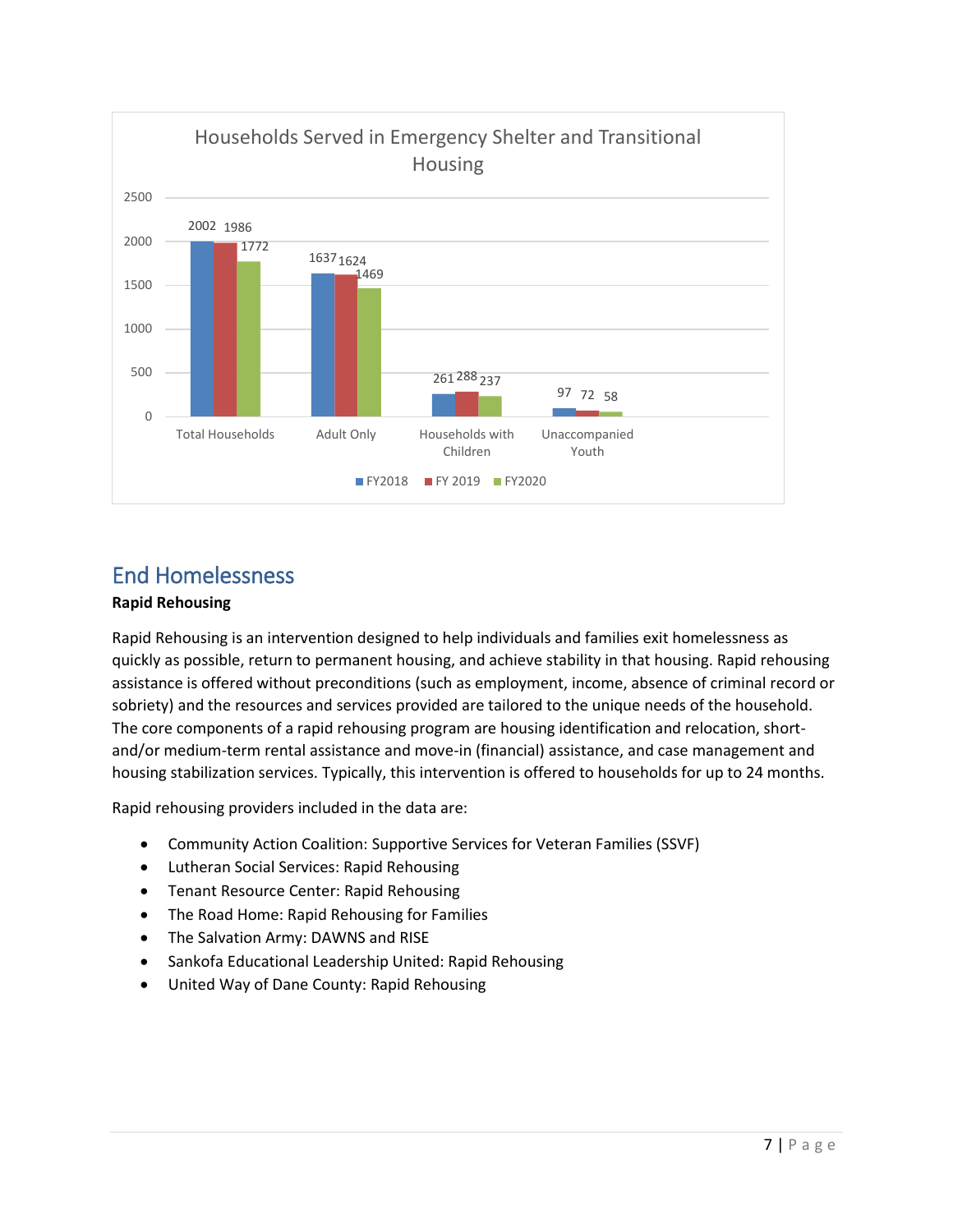

#### **Permanent Supportive Housing**

Permanent supportive housing is safe, affordable housing, the purpose of which is to provide housing without a designated length of stay. It is defined by the following characteristics:

- Affordable Housing is subsidized to ensure fiscal sustainability of household
- Safe Housing meets standards of habitability
- Low-barrier No required preconditions to access housing
- Supportive Household has indefinite access to client-driven supportive services that follow household through housing transitions
- Community-focused Housing is integrated, to its greatest extent, into the surrounding community and services support household in connecting to and interacting with community

Permanent Supportive Housing providers included in the data are:

| <b>Community Action</b><br>Coalition | Home for Good                              |
|--------------------------------------|--------------------------------------------|
|                                      | <b>SHIFT</b>                               |
| <b>Heartland Housing</b>             | Rethke                                     |
|                                      | <b>Tree Lane Family Housing</b>            |
| Housing Initiatives Inc.             | Permanent Housing for Chronically Homeless |
|                                      | <b>Rental Assistance</b>                   |
| Porchlight                           | <b>HOSTS</b>                               |
|                                      | Housing First Leasing, Scattered Site      |
| Tellurian                            | <b>HOPE</b>                                |
|                                      | ReachOut Housing First                     |
|                                      | <b>ReachOut Housing First Expansion</b>    |
|                                      | <b>PHP: Scattered Site</b>                 |
|                                      | <b>Willy Street SRO</b>                    |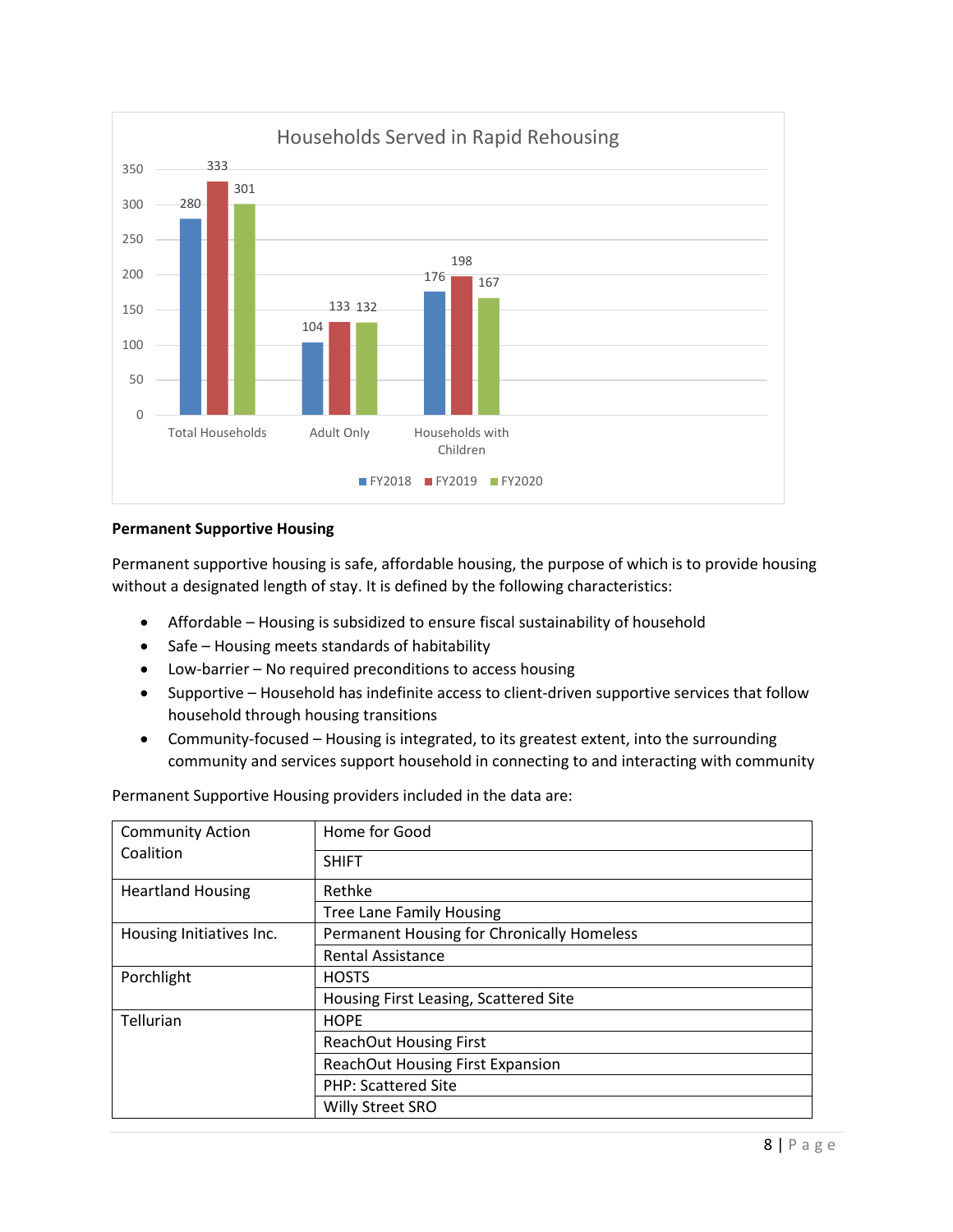| The Road Home | Housing and Hope |
|---------------|------------------|
| YWCA Madison  | House-ability    |

The 2020 Housing Inventory Count (HIC) shows that there were 965 beds of Permanent Supportive Housing available in our community. This number includes beds that are not represented in the data below (HUD-VASH vouchers and Vivent Health).



# Point-in-Time

The Point-in-Time (PIT) count is a process by which communities attempt to count the number of sheltered and unsheltered homeless persons on a single night each year. HUD requires that Continuums of Care (CoCs) conduct an annual count of homeless persons who are sheltered in emergency shelter, transitional housing and Safe Havens on a single night. In addition, CoCs must conduct a count of unsheltered persons on that same night. The following graph presents historical data showing PIT counts for both sheltered and unsheltered persons.

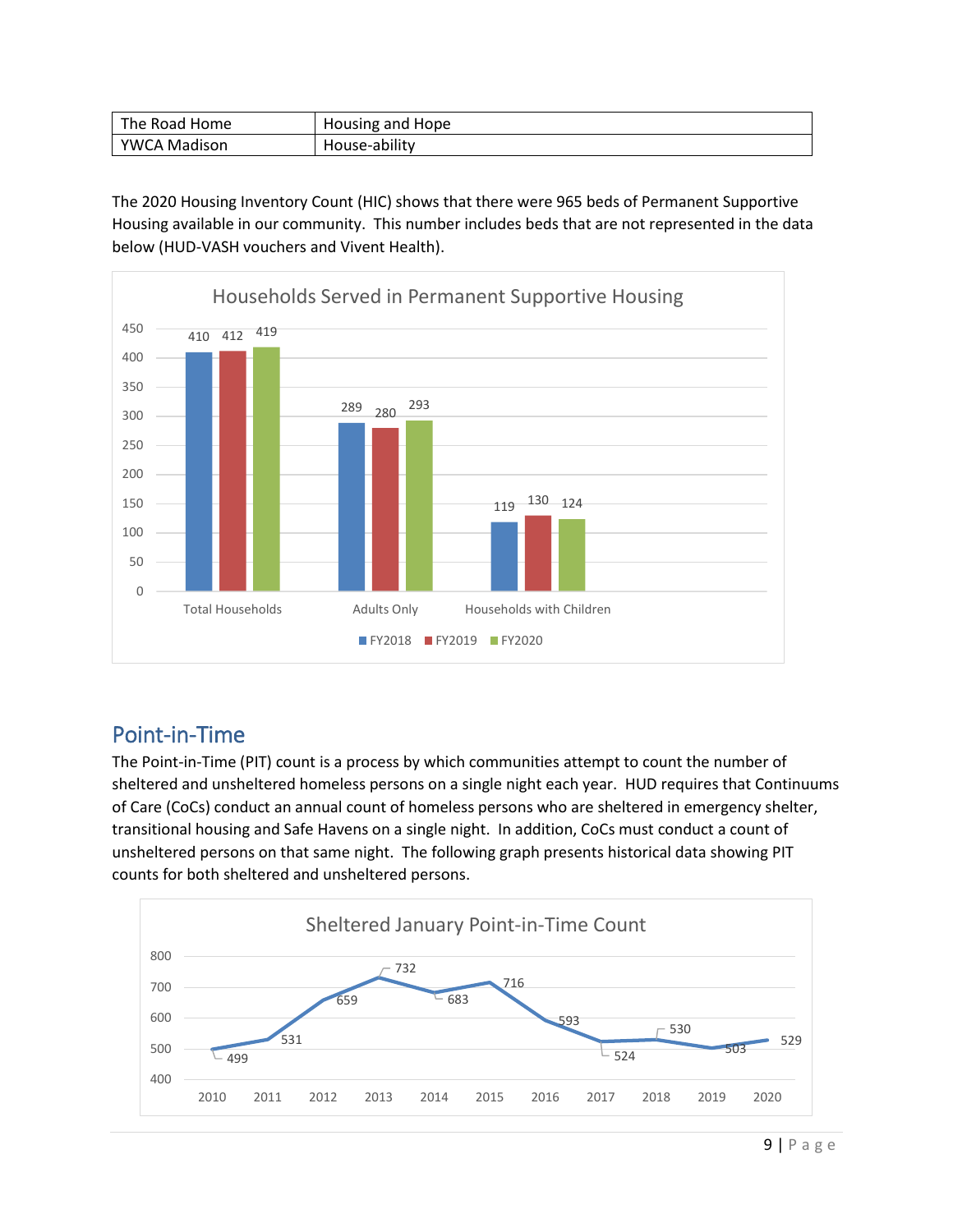

# System Performance Measures

Funders have always required homeless service agencies to provide data on their projects. This data has significantly changes over the years. In the past, it felt important to know the number of people a project served. The thought was that the more people that came through the door the better. Gradually, it became important to report on what happened with those people. Projects started looking at the number of people who exited to permanent housing or achieved a certain goal. At that time, the community knew how individual projects were performing in very limited ways.

In FY2015, the Department of Housing and Urban Development asked Continuum of Cares to submit System Performance Measures. These measures help communities see how their overall homeless services system is making progress toward preventing and ending homelessness. Communities can also see how individual programs are performing within the system. There are seven measures that communities consider:

- 1. Length of time persons remain homeless;
- 2. The extent to which persons who exit homelessness to permanent housing destinations return to homelessness;
- 3. Number of people experiencing homelessness;
- 4. Jobs and income growth for people in CoC-funded projects;
- 5. Number of persons who become homeless for the first time;
- 6. Homelessness prevention and housing placement of persons defined by Category 3 of HUD's homeless definition in CoC-funded projects<sup>3</sup>;
- 7. Successful housing placement.

 $\overline{\phantom{a}}$ 

Communities are expected to examine their data each year for progress in preventing and ending homelessness. All of these measures are important for this work, but the community focuses on three of them: length of time homeless, returns to homelessness, and exits to permanent housing.

<sup>&</sup>lt;sup>3</sup> Only High Performing Communities, as designated by HUD, report on this measure. There are currently no High Performing Communities in the United States.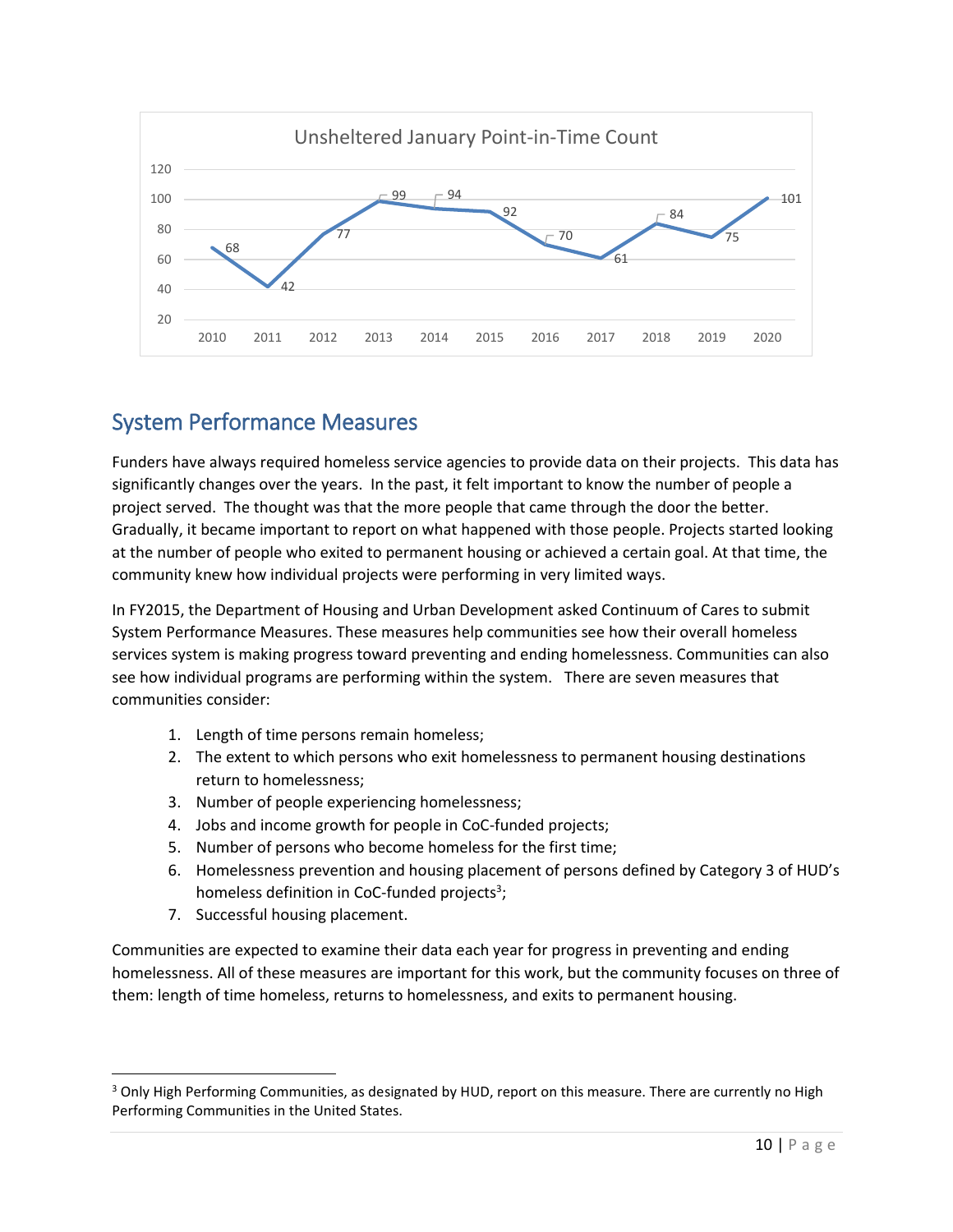## **Length of Time Homeless**

Below is data from FY2020 that shows 86 days as the average length of time spent homeless. This is for households served in emergency shelter, safe haven and transitional housing projects, and in rapid rehousing and permanent supportive housing projects before move-in. The second chart shows the time distribution of days homeless. The majority of households experience homelessness for 30 days or less. The third chart provides historical data, but only includes those served in emergency shelter and safe haven.



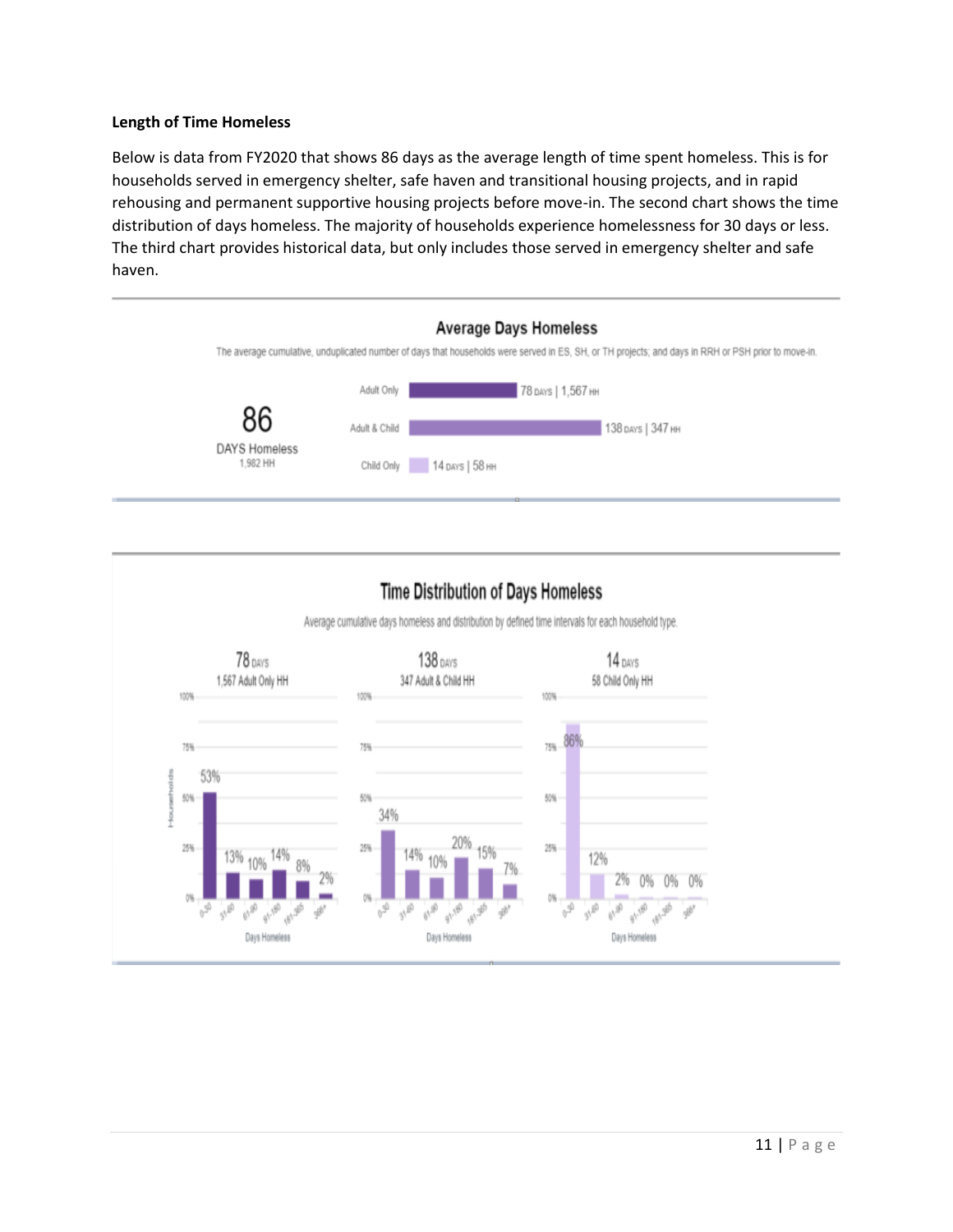

#### **Returns to Homelessness**

It is so important for households to exit to permanent housing destinations, but it is just as important for them to be able to maintain that housing. One of the goals in our community is, if homelessness is not prevented, that it be a one-time experience. The chart below shows the percent of households who returned to the homeless system within six months of exiting to permanent housing. Of those who exited to permanent housing, 10% returned to homelessness within six months. This is a decrease from FY2019 where 20% of people who exited to permanent housing returned to homelessness within six months.

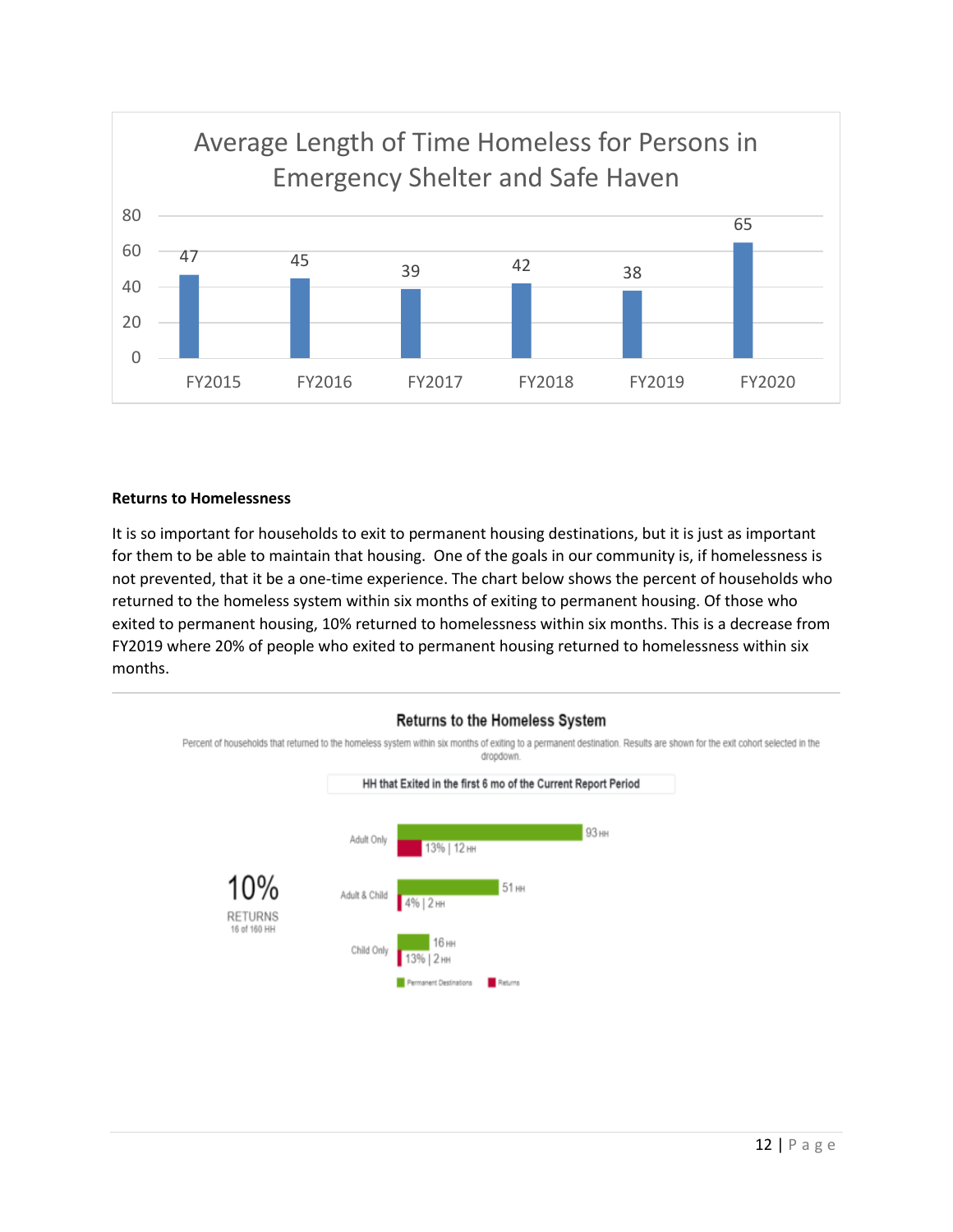

## **Exits to Permanent Housing**

When households enter the homeless services system. Providers are working with them to find permanent housing as quickly as possible. In an ideal world, all households will exit to permanent housing. In FY2020, 24% of households exited the homeless services system into permanent housing. This is a low number that can be attributed to 56% of households exiting to "unknown destinations." This means that the household stopped accessing the service and the provider was not certain where they went. Agencies are working to hire more staff and put steps in place to achieve better data collection. This is an issue across the nation especially for shelters serving single adults on a night-tonight basis.

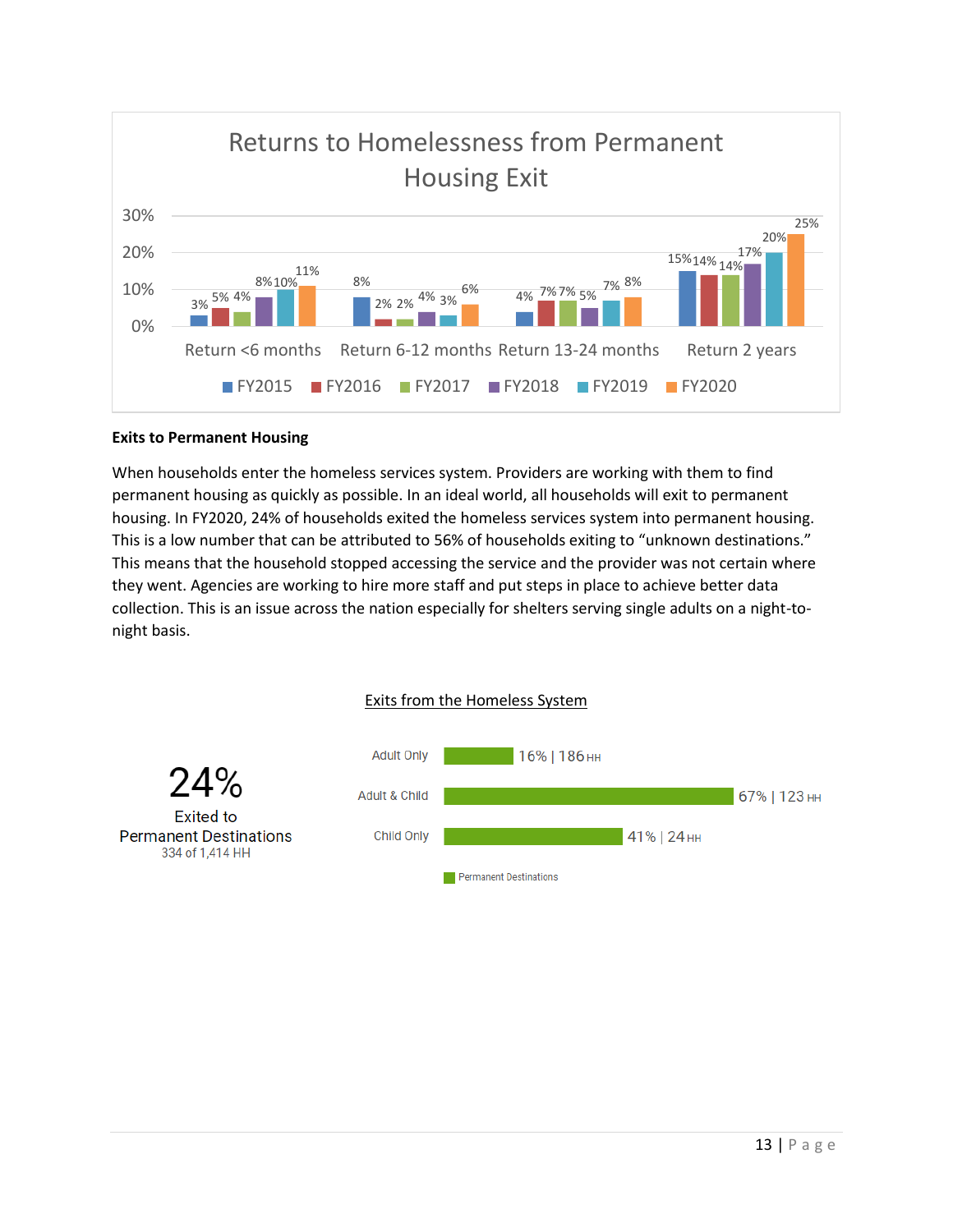## Exits by Destination Type





Historical data looks at exits from street outreach and the exits of households served in emergency shelter, safe haven, transitional housing or rapid rehousing.